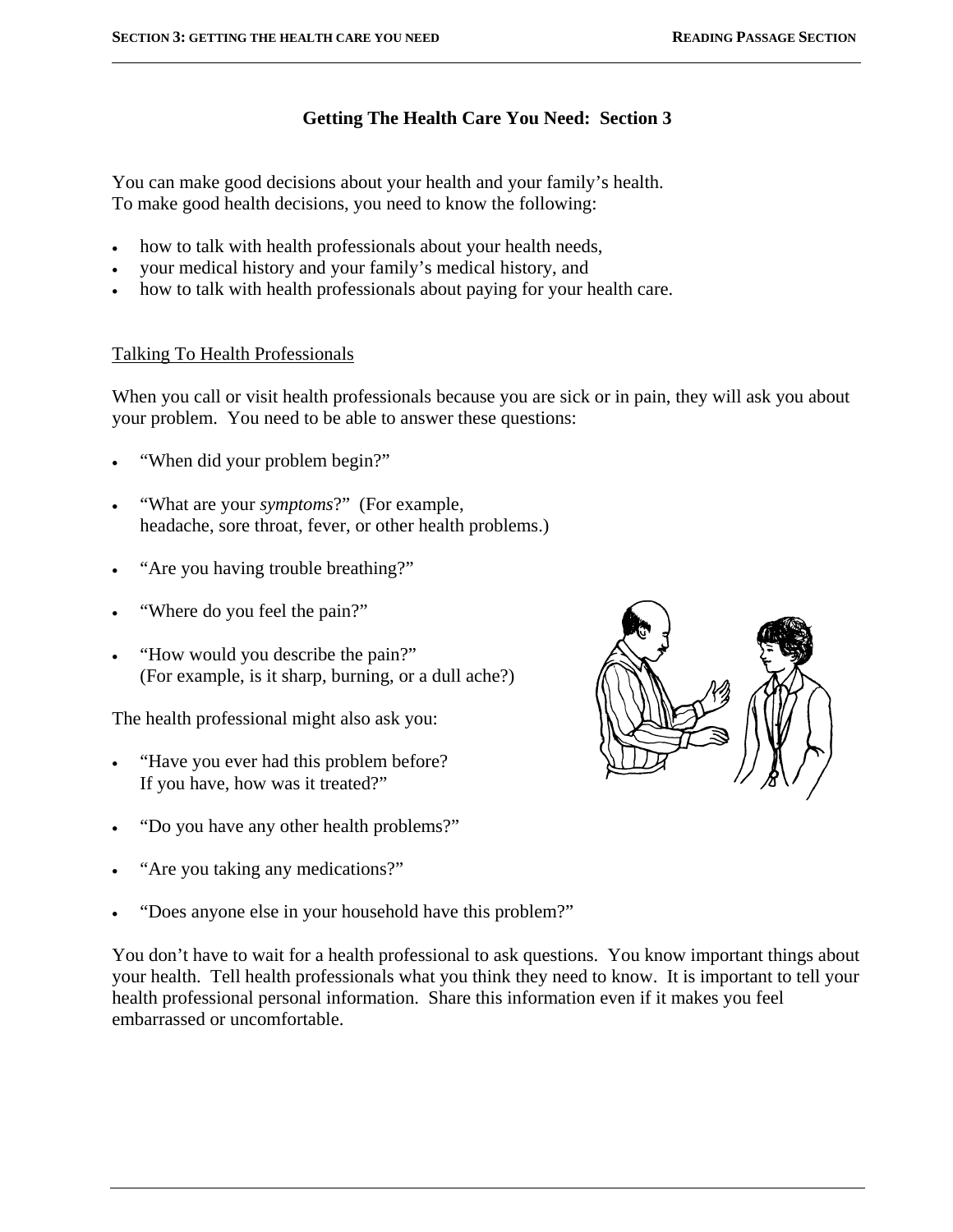## **Getting The Health Care You Need: Section 3**, continued

Health professionals are not the only ones who can ask questions. *You* can also ask questions! If you don't ask questions, a health professional may think you understand everything that was said. You can write down your questions before your visit. List the most important ones first to make sure they get asked and answered. Let the health professional know if you need more time.

For example, you can ask:

 $\overline{a}$ 

- "Can you give me more information about my problem? Can you show me a picture?"
- "I don't want to be sick like this again. What can I do?"
- "What does this medication do?"
- "Can I have an *interpreter*? I don't speak English."
- "How can I pay for my office visit?"



You may want to write down what the health professional tells you. You may want to take a friend with you to help you ask questions.

### Filling Out Medical And Family History Forms

When you go to a doctor's or dentist's office or clinic for the first time, you will have to give your *medical history*. Your medical history includes information about *allergies* (including allergies to medications), surgeries, serious illnesses, and *immunizations*. It also includes information about behaviors such as smoking and drinking alcohol. Your medical history lists medications you are taking. It is a good idea to bring in any medications you are taking when you visit a health professional.



The health professional may also ask you about your *family history*. Your family history is medical information about your grandparents, parents, children, brothers, and sisters. You need to know your family history before you go to the doctor or dentist. Ask your family members about any serious illnesses and other health problems, and when they began. Write down this information and take it with you when you go to the doctor or dentist. They can use this information when they screen you for health problems. For example, if your doctor knows that your grandmother and father have diabetes, then your doctor may test you for diabetes and give you information on how to prevent diabetes.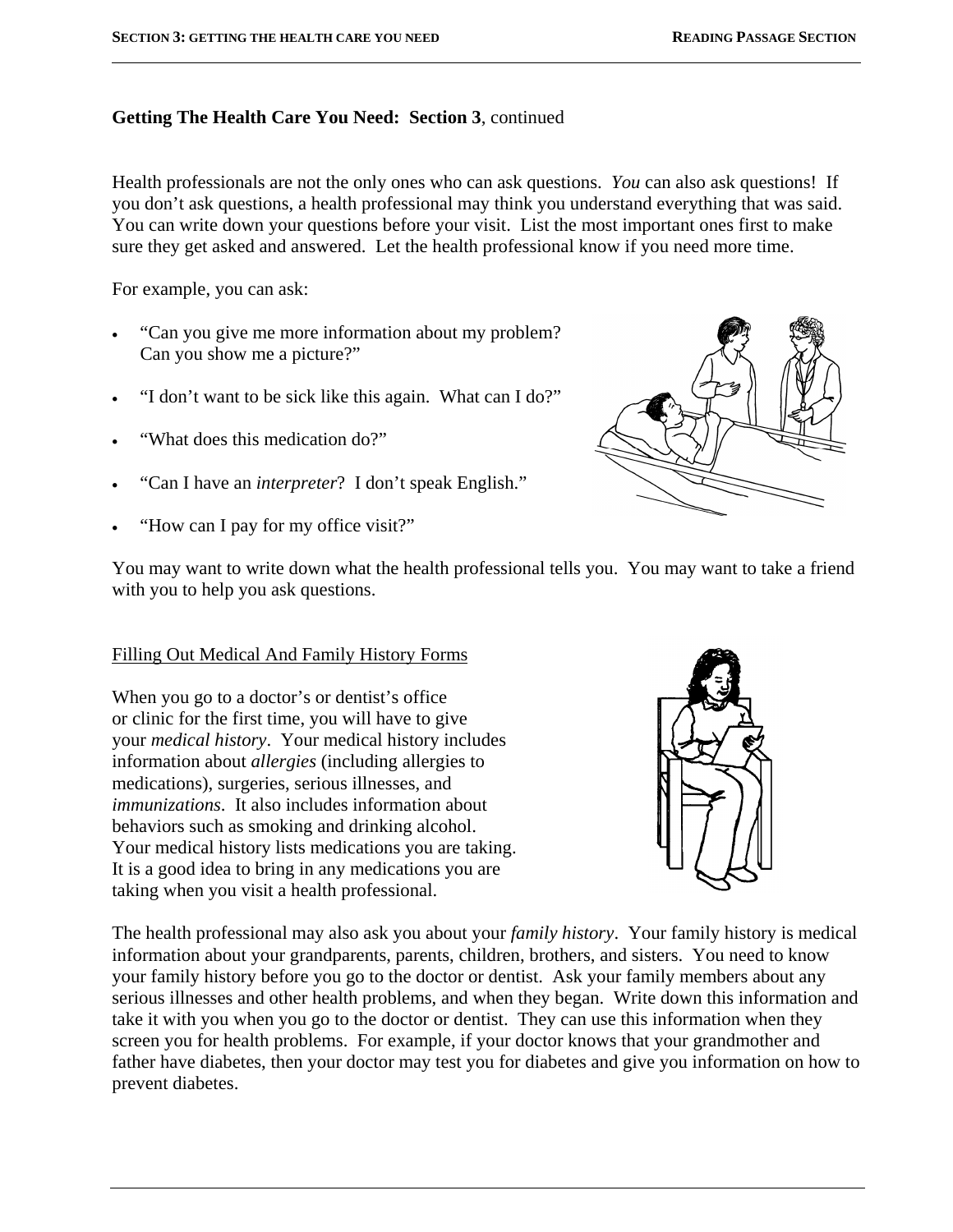$\overline{a}$ 

### **Getting The Health Care You Need: Section 3**, continued

### After A Visit To A Health Professional

Health professionals may give you instructions about what to do after a visit. For example, a dentist may tell you not to eat for an hour. Your doctor may order tests after a visit. For example, if you go to the doctor because you hurt your knee, the doctor may order x-rays of your knee. You will then have to make an appointment and go to a hospital to get the x-rays. Usually, the doctor's office will call you with the test results. Sometimes, you will need to call the office to get the results.

After a visit, a doctor or dentist may tell you to come back in a few days or weeks. The doctor or dentist may also tell you to call the office if you are still sick or in pain after your visit.

A health professional may tell you to see a specialist. For example, your tests show that you have a problem with your heart. The doctor may tell you to make an appointment with a cardiologist, a heart specialist.

If the doctor or dentist gives you a prescription, you must get the medication from a pharmacy. You can ask the pharmacist for *generic medication* instead of *brand-name medication*. Generic medications are cheaper than brand-name medications, but they are not always available. The pharmacist will help you get generic medication if it's available and your doctor agrees.